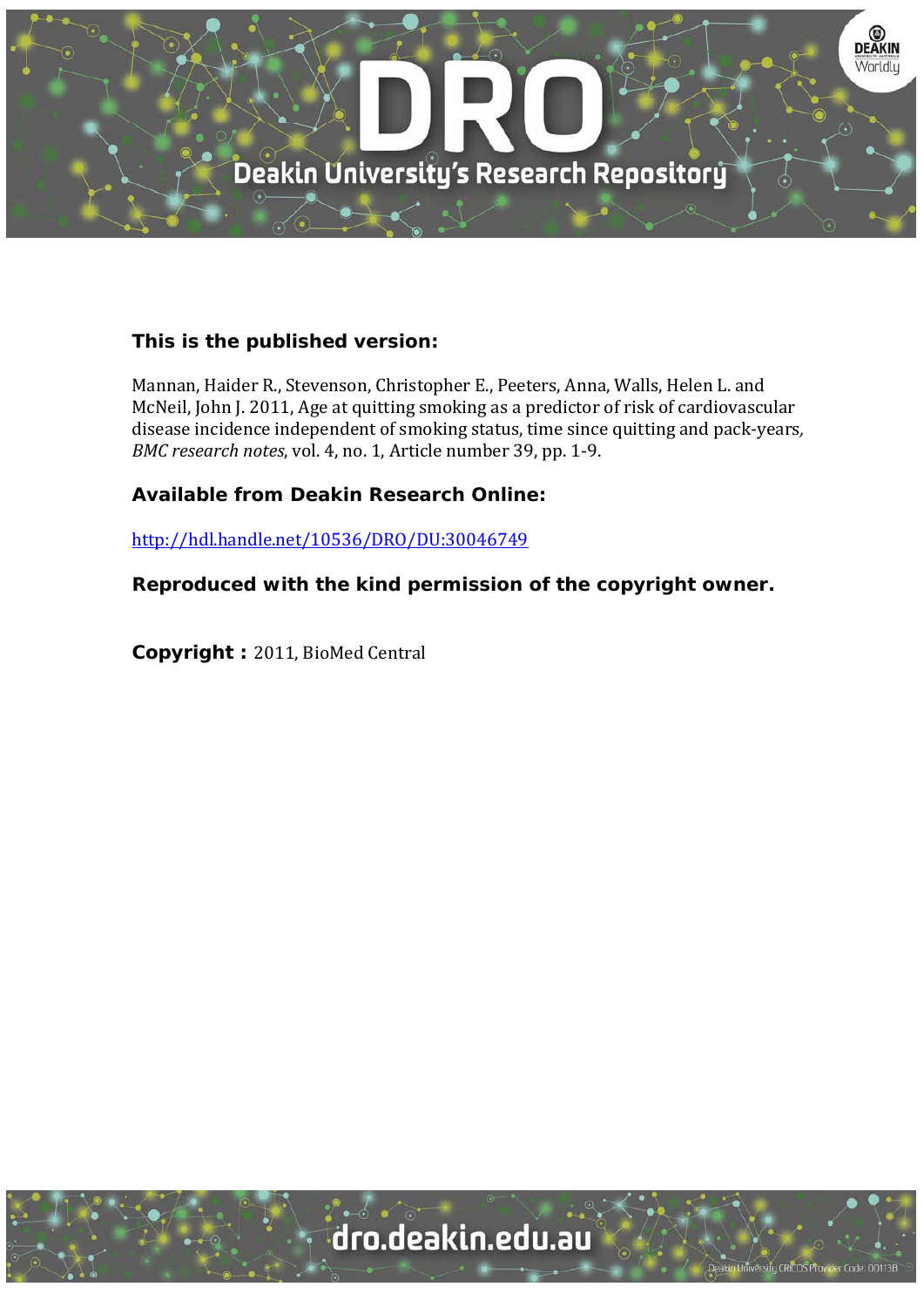# **SHORT REPORT CONSUMING THE OPEN ACCESS**



# Age at quitting smoking as a predictor of risk of cardiovascular disease incidence independent of smoking status, time since quitting and pack-years

Haider R Mannan\* , Christopher E Stevenson, Anna Peeters, Helen L Walls, John J McNeil

# Abstract

Background: Risk prediction for CVD events has been shown to vary according to current smoking status, packyears smoked over a lifetime, time since quitting and age at quitting. The latter two are closely and inversely related. It is not known whether the age at which one quits smoking is an additional important predictor of CVD events. The aim of this study was to determine whether the risk of CVD events varied according to age at quitting after taking into account current smoking status, lifetime pack-years smoked and time since quitting.

Findings: We used the Cox proportional hazards model to evaluate the risk of developing a first CVD event for a cohort of participants in the Framingham Offspring Heart Study who attended the fourth examination between ages 30 and 74 years and were free of CVD. Those who quit before the median age of 37 years had a risk of CVD incidence similar to those who were never smokers. The incorporation of age at quitting in the smoking variable resulted in better prediction than the model which had a simple current smoker/non-smoker measure and the one that incorporated both time since quitting and pack-years. These models demonstrated good discrimination, calibration and global fit. The risk among those quitting more than 5 years prior to the baseline exam and those whose age at quitting was prior to 44 years was similar to the risk among never smokers. However, the risk among those quitting less than 5 years prior to the baseline exam and those who continued to smoke until 44 years of age (or beyond) was two and a half times higher than that of never smokers.

**Conclusions:** Age at quitting improves the prediction of risk of CVD incidence even after other smoking measures are taken into account. The clinical benefit of adding age at quitting to the model with other smoking measures may be greater than the associated costs. Thus, age at quitting should be considered in addition to smoking status, time since quitting and pack-years when counselling individuals about their cardiovascular risk.

## Introduction

CVD risk associated with smoking varies not only with smoking status but also with intensity and duration of smoking or smoking pack-years, time since quitting and age at quitting. Many studies have examined the lag in health benefit of smoking cessation measured by time since quitting and occurrence of a CVD event [[1-8\]](#page-8-0). However age at quitting also affects the health benefits of smoking cessation [\[9](#page-8-0),[10\]](#page-8-0). The risks of mortality and

smoking-related disease increase with age at quitting. However, the role of age at quitting as a predictor of CVD risk in the presence of time since quitting and pack-years is unclear. As CVD is more common among elderly people it is likely that age at quitting and time since quitting, inversely correlated, influence CVD risk in opposite directions.

This study explores whether and how age at quitting influences risk of CVD incidence, using data from the Framingham Offspring Heart Study. It uses a smoking status variable with and without incorporating other \* Correspondence: [haider.mannan@monash.edu](mailto:haider.mannan@monash.edu)<br> **smoking variables such as time since quitting among** 



© 2011 Mannan et al; licensee BioMed Central Ltd. This is an Open Access article distributed under the terms of the Creative Commons Attribution License [\(http://creativecommons.org/licenses/by/2.0](http://creativecommons.org/licenses/by/2.0)), which permits unrestricted use, distribution, and reproduction in any medium, provided the original work is properly cited.

Department of Epidemiology & Preventive Medicine, Monash University, Melbourne, Victoria 3004, Australia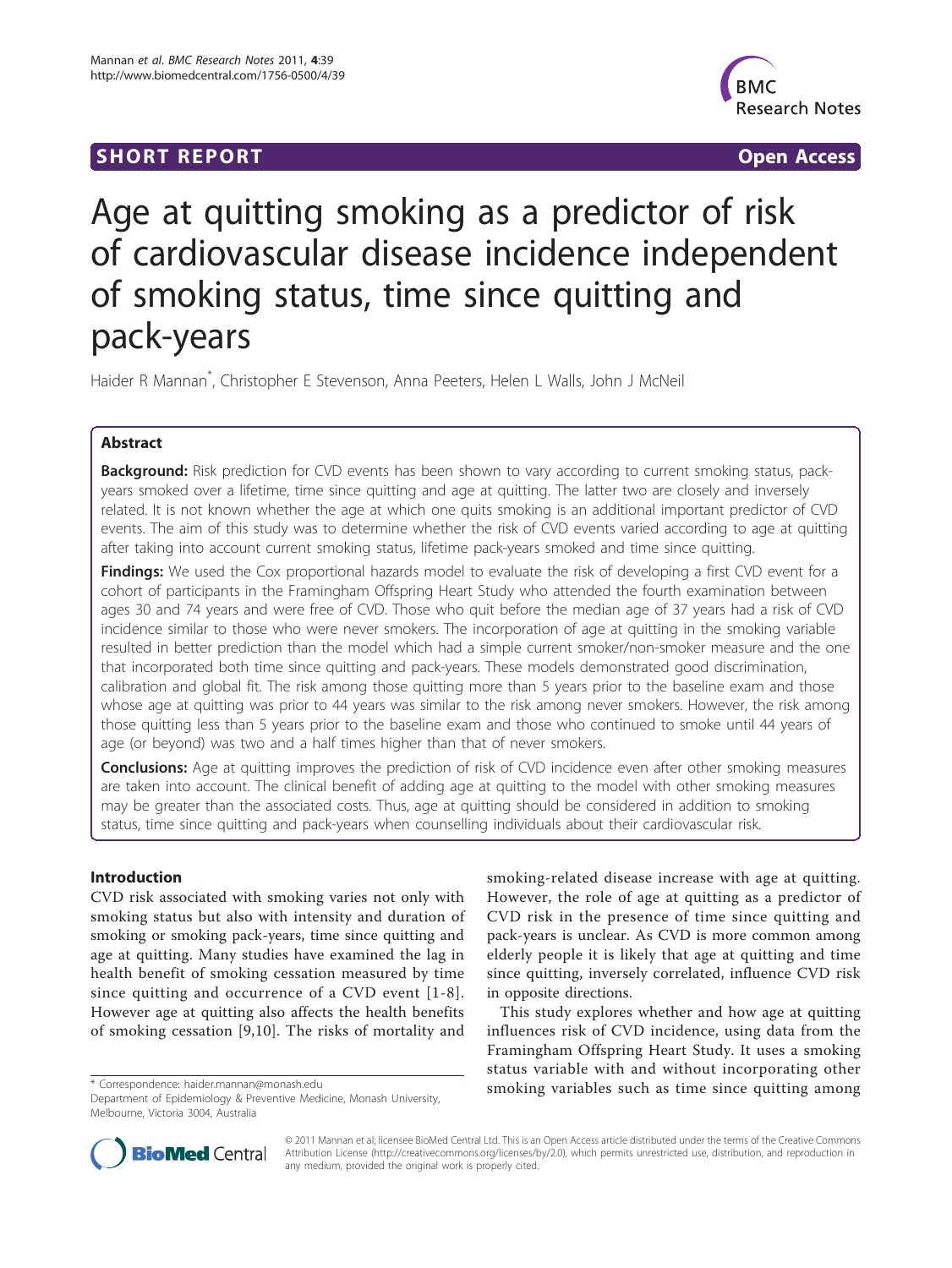past smokers and pack-years among current smokers, while controlling for common risk factors.

### Methods & Results

## Study Design and Sample

The Framingham Offspring Heart Study details for design, selection criteria, examination procedures and criteria for CVD events have been described elsewhere [[11](#page-8-0)-[15\]](#page-8-0). Participants were eligible for the present study if at examination 4 (1988 to 1992) they were CVD-free and aged 30-74 with nonmissing data on covariates. The final study sample consisted of 3751 participants (mean age 51.61; 1937 women).

#### Measurement of CVD Risk Factors

The risk factors included were smoking status with various definitions (expanded below), systolic and diastolic blood pressure (SBP & DBP), total cholesterol/high-density-lipoprotein (HDL) ratio or both (depending on which provided a better prediction of outcome), age, sex, diabetes status and body-mass index (BMI). Smoking status was initially defined as a dichotomous current smoker/non-smoker variable. The other definitions of smoking status included four, six and eight categories. The four category smoking status variable was defined as: never smokers, former smokers with age at quitting below 37 years, former smokers with age at quitting of 37 years or older, and current smokers. The six category smoking status variable was defined as: never smokers, former smokers with time since quitting 5 years or less and over 5 years and current smokers with under 20, 20-39, and 40 or more pack-years where current packyears were calculated by dividing the number of cigarettes being smoked per day by 20 to obtain an estimate of "packs" and multiplying this by the number of years a person was a smoker. The eight category smoking status variable was defined as: never smokers, past smokers into 4 groups with two levels of age at quitting  $(≤44, )$ >44 years) at each of two levels of time since quitting (≤5, and >5 years) and current smokers with under 20, 20-39, and 40 or more pack-years.

Blood pressure was the average of two physicianobtained measures. Cholesterol and various smoking measures were based on standardized enzymatic methods and self-report, respectively. Diabetes was defined as a fasting glucose ≥126 mg/dL. Age at quitting and time since quitting were calculated at examination 4 by combining smoking status information at each examination with history of smoking status from examination 1 [\[8](#page-8-0)].

### Development & assessment of predictive models

The Cox proportional-hazards model [[16\]](#page-8-0) was used to relate risk factors to the risk of CVD incidence during follow-up from examinations 4 to 7. The assumption of

proportionality of hazards was satisfied; tested by taking interaction between a covariate and log (survival time) [[17](#page-8-0)] and plotting Schoenfeld residuals against survival time.

To improve the interpretability of the predictive models we categorized time since quitting, age at quitting and pack-years. It was observed that the lag time for a beneficial effect of smoking cessation on risk of CVD incidence was five years after which the risk stabilized [\[8](#page-8-0)]. In the literature there is no maximum age for quitting without increasing the risk of a CVD event compared to a never smoker and there was no apparent cutpoint to dichotomise this variable as the predicted time to the onset of a CVD event declined almost linearly with age at quitting (results not shown). Thus the median, shown by simulation to result in minimum loss in efficiency [[18\]](#page-8-0), was used to dichotomise age at quitting.

Four models were fitted for the outcome. Each included a composite measure of smoking status and all other risk factors found to be significantly related to the outcome. Model 1 included smoking status as a simple current smoker/non-smoker variable with current nonsmoker as the reference category. To incorporate the effect of age at quitting into smoking status, quitters were separated from current non-smokers and categorized by age at quitting in Model 2, which incorporated smoking status with categories <37 and ≥37 years for age at quitting, never smokers and current smokers. To examine whether incorporating age at quitting to smoking status improved risk prediction, Model 2 was compared to Model 1. To examine whether incorporating age at quitting improves risk prediction to a model which already includes time since quitting and pack-years in smoking status, Models 3 and 4 were fitted and compared. Model 3 incorporated smoking status that included categories for never smokers, ≤5 and >5 years for time since quitting, and <20, 20-39 and 40+ for packyears. Other categorizations for pack-years and time since quitting were found to be less effective in terms of predictive ability. Model 4 added age at quitting to Model 3 with smoking status having six categories never smoker, current smoker, and past smokers quitting ≤5 years and whose age at quitting was ≤ 44 or >44 years, and those quitting >5 years and whose age at quitting was  $\leq 44$  or >44 years. Compared with Model 2 age at quitting was categorized differently because for the initial categorization of age at quitting at  $<$  37 and  $\geq$ 37 years there were inadequate numbers of cases in one of the joint categories of this variable with time since quitting resulting in inefficient estimation of its regression coefficient. The other cutpoints prior to reaching age 44 produced the same result until the cutpoint reached age 44 which did not yield inadequate number of cases in any of the joint categories. In Models 2 through 4 the reference category for smoking status was never smoker.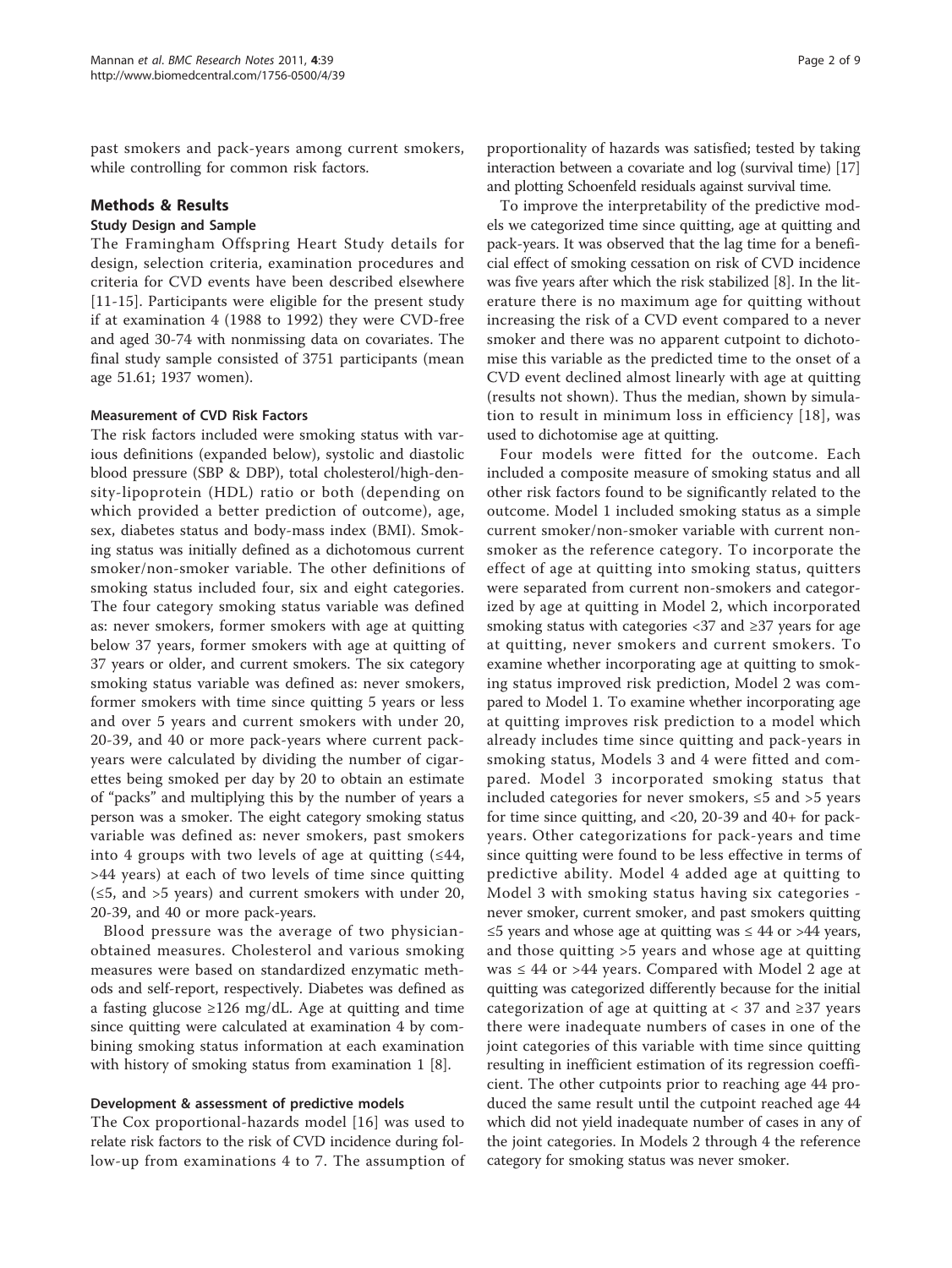For assessing the discriminative ability of a model and improvement between two nested models we used Harrell's c statistic [\[19,20](#page-8-0)] and a test for difference in two correlated c statistics [[21\]](#page-8-0). Large 'independent' association of the new covariate with the outcome is required to result in a meaningfully larger c statistic [[22](#page-8-0)-[24\]](#page-9-0) for models possessing reasonably good discrimination, and the c statistic does not assist a physician in treatment decisions about an individual [[25,26](#page-9-0)] while reclassification statistics NRI [[27](#page-9-0)] and IDI [[27\]](#page-9-0) do [\[25,26](#page-9-0)]. Thus, we used the latter to supplement c-statistic analyses [[27,28\]](#page-9-0). For calculating NRI we assessed risk reclassification [[27](#page-9-0)] by sorting the predicted risk for each model into four clinically meaningful categories ( $<6\%$ , 6% to  $<$ 10%, 10% to < 20%, and  $\geq$  20%). The benefit and cost of using a new model compared to a baseline model can be measured by the proportions of subjects with and without subsequent events, respectively, who are classified as high risk (eg.  $\geq$  20%) according to the new model [[26](#page-9-0)]. There was negligible overoptimism in c and NRI estimates obtained by bootstrapping as these were less than 0.007 and 0.005 respectively.

For assessing calibration of the fitted models and improvement in global fit between two nested models we computed the Hosmer-Lemeshow statistic and its modification [[28\]](#page-9-0) and likelihood ratio test respectively. Neither Models 3 nor 4 included current age as a covariate because it had exact collinearity with time since quitting and age at quitting.

#### Results

#### Sample characteristics

The sample risk factor characteristics at baseline examination 4 are shown in Table 1. The sample consists of 26.7% never smokers, 48.4% quitters (15.1% of whom quit within 5 years of the baseline measurement and 33.1% of whom quit before age 37 years), and 14.5% current smokers (of whom 16.6% have exposure ≥40 pack-years).

#### Model comparisons

Table [2](#page-4-0) shows that Model 2 improved predictive ability significantly compared to Model 1. Model 3 performed well in terms of model discrimination and overall fit but less well in terms of calibration. Model 4 performed well on all model performance indicators; significantly improving predictive ability compared to Model 3 (Table [3\)](#page-4-0). Thus, age at quitting was an independent predictor of risk of CVD incidence regardless of including time since quitting and pack-years in the model.

Compared to never smokers, the risk of CVD incidence based on Model 2 was  $7.3\%$  higher (RR = 1.073, 95% CI  $0.804\sim1.433)$  for those who quit before age 37 years and 58.1% higher (RR = 1.581, 95% CI 1.193  $\sim$  2.094) for those

|  |  | Table 1 Summary Statistics for Risk Factors (at exam 4)         |
|--|--|-----------------------------------------------------------------|
|  |  | <b>Used in Risk Models for Total Population Characteristics</b> |

|                                                | <b>Summary statistic</b> |
|------------------------------------------------|--------------------------|
| Sex, N (%)                                     |                          |
| - Females                                      | 1937 (51.6)              |
| - Males                                        | 1814 (48.4)              |
| Age (years), mean (SD)                         | 51.61 (9.6)              |
| Total-C (mg/dL), mean (SD)                     | 206.30 (39.2)            |
| HDL-C (mg/dL), mean (SD)                       | 49.52 (14.8)             |
| Systolic blood pressure (mmHg), mean (SD)      | 127.11 (18.9)            |
| Diastolic blood pressure (mmHg), mean (SD)     | 79.25 (10.0)             |
| Triglycerides (meg/liter), mean (SD)           | 125.92 (101.3)           |
| Alcohol (ounce), mean (SD)                     | 2.89(4.4)                |
| Total cholesterol (mg/dl), mean (SD)           | 206.31(39.2)             |
| HDL cholesterol (mg/dl), mean (SD)             | 49.52 (14.8)             |
| Total/HDL cholesterol ratio, mean (SD)         | 4.54(1.7)                |
| Body mass index ( $\text{kg/m}^2$ ), mean (SD) | 26.86 (4.8)              |
| Never smoking, N (%)                           | 1002 (26.7)              |
| Past smoking, N (%)                            | 1817 (48.4)              |
| Time since quitting $\leq$ 5 years, N (%)      | 565 (15.1)               |
| Time since quitting $>5$ years, N $(\%)$       | 1252 (33.4)              |
| Age at quitting $<$ 37 years, N $(\%)$         | 1240 (33.1)              |
| Age at quitting $>$ = 37 years, N $(\%)$       | 577 (15.4)               |
| Current smoking, N (%)                         | 932 (24.9)               |
| Pack years $<$ 20, N $(\%)$                    | 105(2.8)                 |
| Pack years 20-39, N (%)                        | 206(5.5)                 |
| Pack years 40+, N (%)                          | 621 (16.6)               |
| Diabetes, N (%)                                | 163 (4.4)                |

who quit at least at age 37 years (Table [4\)](#page-4-0). For the former category the relative risk was not significantly different from the never smokers while for the latter category it was. Based on the final model (Model 4), the risk among those quitting more than 5 years prior to the baseline exam and whose age at quitting was 44 years or less was close to never smokers. Risk among those quitting within 5 years prior to the baseline exam and whose age at quitting was over 44 years was about three times higher than that of never smokers (Table [5\)](#page-5-0).

#### Reclassification of subjects

This section describes how many subjects were reclassified overall and with respect to 'high risk' category of  $\geq 20\%$ when we compared the preferred full model against the reference model. Comparing Model 2 against Model 1, for participants who experienced a CVD event, the net gain in reclassification proportion was significantly different from zero ( $p = 0.0113$ ) (Table [6\)](#page-5-0) and significant for participants who did not experience an event ( $p = 0.0025$ ) and for all participants ( $p = 0.0112$ ). For those who experienced a CVD event, using Model 4 rather than Model 3 did not improve net gain in reclassification proportion significantly ( $p = 0.2935$ ) (Table [7\)](#page-6-0). The result was similar for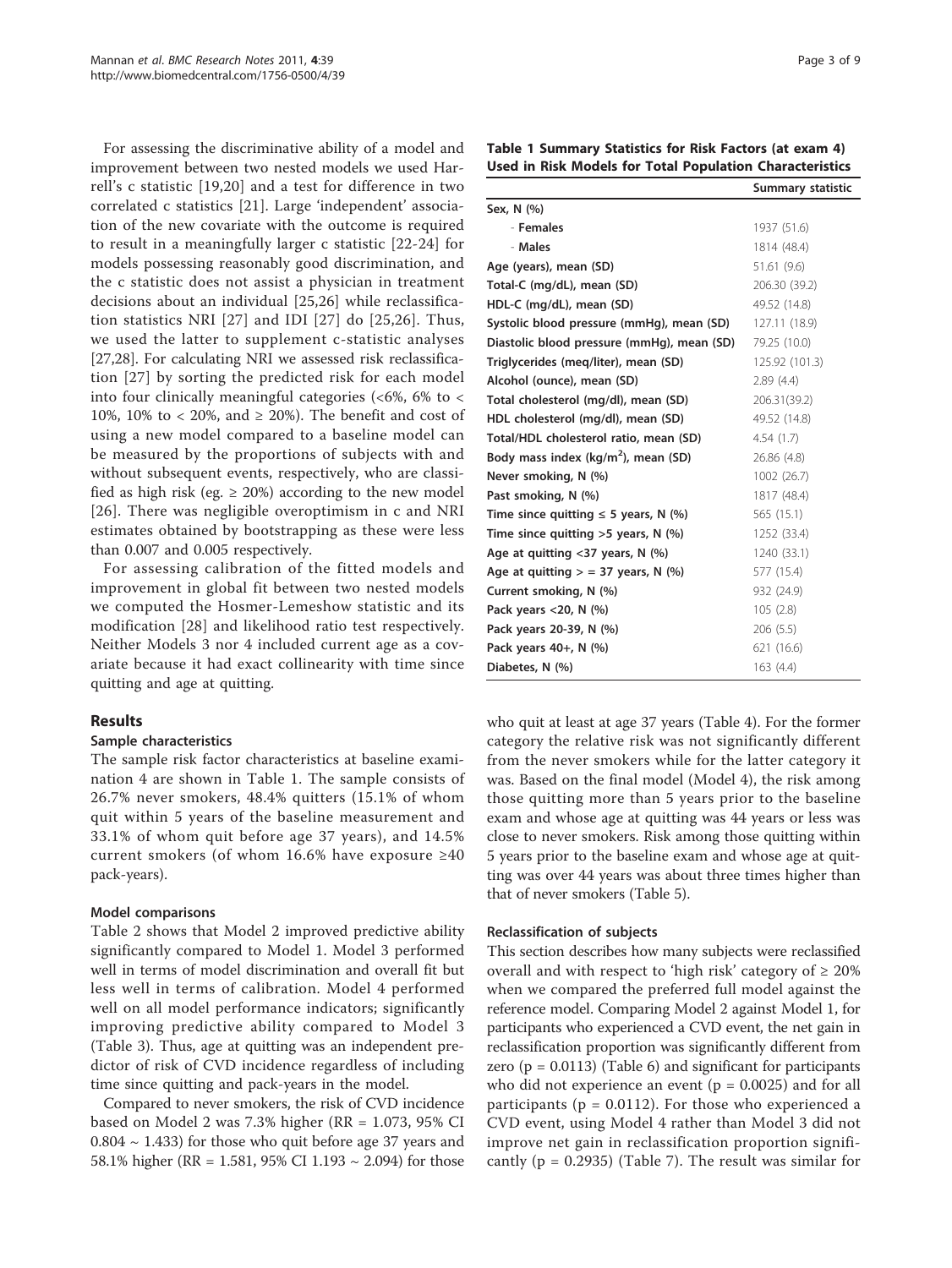| Likelihood ratio                    | Value           |                  | Degrees of freedom |         |  |  |
|-------------------------------------|-----------------|------------------|--------------------|---------|--|--|
| Vs model 1                          | 11.4732         |                  |                    | 0.0032  |  |  |
| Difference between two correlated C | Estimate (SE)   | 95% CI           | Chi-square         | p-value |  |  |
| Vs model 1                          | 0.0047(0.0022)  | 0.0004, 0.0090   | 4.5340             | 0.0332  |  |  |
|                                     | <b>Estimate</b> | 95% CI           | 7                  | p-value |  |  |
| <b>NRI</b>                          |                 |                  |                    |         |  |  |
| Vs model 1                          | 0.0512          | 0.0117, 0.0906   | 2.5343             | 0.0113  |  |  |
| IDI                                 |                 |                  |                    |         |  |  |
| Vs model 1                          | 0.0014          | $-0.0010,0.0037$ | 1.1012             | 0.2707  |  |  |

# <span id="page-4-0"></span>Table 2 Improvement in CVD risk prediction due to including age at quitting among past smokers in Model 1

Note: Model 1 included current smoking status, systolic and diastolic blood pressure, total cholesterol/HDL ratio, triglycerides, age, sex and diabetes status.

#### Table 3 Improvement in CVD risk prediction due to including age at quitting among past smokers in Model 3

| Likelihood ratio                    | Value           | Degrees of freedom |            | p-value  |
|-------------------------------------|-----------------|--------------------|------------|----------|
| Vs model 3                          | 25.8845         |                    |            | < 0.0001 |
| Difference between two correlated C | Estimate (SE)   | 95% CI             | Chi-square | p-value  |
| Vs model 3                          | 0.0079(0.0036)  | 0.0008,0.0150      | 4.7266     | 0.0297   |
|                                     | <b>Estimate</b> | 95% CI             | 7          | p-value  |
| <b>NRI</b>                          |                 |                    |            |          |
| Vs model 3                          | 0.0294          | $-0.0111, 0.0701$  | 1.4192     | 0.1558   |
| IDI                                 |                 |                    |            |          |
| Vs model 3                          | 0.0029          | 0.0001, 0.0057     | 2.0362     | 0.0417   |

Note: Model 3 incorporated smoking status that included categories for never smokers (reference group), ≤5 and >5 years for time since quitting, and <20, 20-39 and 40+ for pack-years, systolic and diastolic blood pressure, total cholesterol/HDL ratio, triglycerides, age, sex and diabetes status.

#### Table 4 Risk equation with a simple current/non-smoker smoking status variable (Model 1)

| Variable         | <b>Parameter Estimate</b> | <b>Standard Error</b> | Chi-Square | P value | <b>Hazard Ratio</b> | 95% CI        |           |
|------------------|---------------------------|-----------------------|------------|---------|---------------------|---------------|-----------|
| Sex              | 0.6391                    | 0.1119                | 32.6222    | < .0001 | 1.895               | 1.522         | 2.360     |
| Age              | 0.0768                    | 0.0069                | 123.1031   | < .0001 | 1.080               | 1.065         | 1.095     |
| Sbp              | 0.0142                    | 0.0036                | 14.9743    | 0.0001  | 1.014               | 1.007         | 1.022     |
| Dbp              | $-0.0176$                 | 0.0069                | 6.3866     | 0.0115  | 0.983               | 0.969         | 0.996     |
| Total/HDL ratio  | 0.2127                    | 0.0347                | 37.4452    | < .0001 | 1.237               | 1.156         | 1.324     |
| <b>Diabetes</b>  | 0.8101                    | 0.1518                | 28.4764    | < .0001 | 2.248               | 1.670         | 3.028     |
| Trglycerides     | $-0.0015$                 | 0.0005                | 7.2971     | 0.0069  | 0.998               | 0.997         | 1.000     |
| Current smoker   | 0.5594                    | 0.1251                | 19.9779    | < .0001 | 1.750               | 1.369         | 2.236     |
| Test             | Total                     | Event                 |            |         | Censord             |               | % Censord |
|                  | 3751                      | 383                   |            |         | 3368                |               | 89.79     |
|                  | Chi-Square                |                       | DF         |         |                     | P value       |           |
| Likelihood Ratio | 437.1565                  |                       | 8          |         |                     | <.0001        |           |
| Hosmer Lemeshow  | 18.6207                   |                       | 9          |         |                     | 0.0286        |           |
| Modified HL      | 17.4569                   |                       | 9          |         |                     | 0.0420        |           |
|                  | Estimate                  |                       | <b>SE</b>  |         |                     | 95% CI        |           |
| C statistic      | 0.8038                    |                       | 0.0109     |         |                     | 0.7825,0.8251 |           |

Note: The reference categories for sex, diabetes and the smoking variable are female, no diabetes and non-current smoker respectively.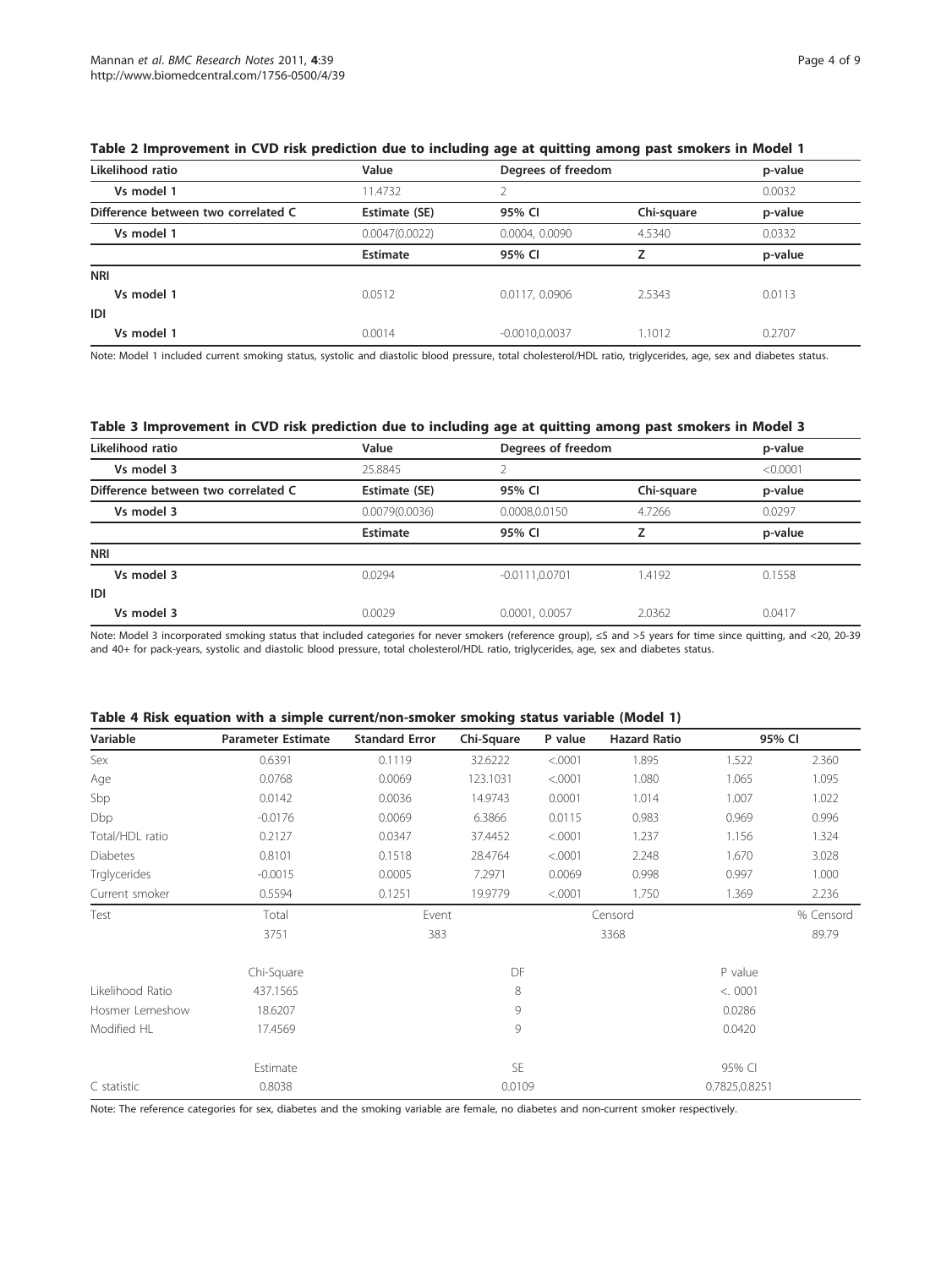| Variable         | <b>Parameter Estimate</b> | <b>Standard Error</b> | Chi-Square | P value | <b>Hazard Ratio</b> | 95% CI         |            |
|------------------|---------------------------|-----------------------|------------|---------|---------------------|----------------|------------|
| Sex              | 0.5967                    | 0.1133                | 27.7286    | < .0001 | 1.816               | 1.454          | 2.268      |
| Age              | 0.0730                    | 0.0070                | 107.9667   | < .0001 | 1.076               | 1.061          | 1.091      |
| Sbp              | 0.0140                    | 0.0036                | 14.7801    | 0.0001  | 1.014               | 1.007          | 1.021      |
| Dbp              | $-0.0172$                 | 0.0069                | 6.1574     | 0.0131  | 0.983               | 0.970          | 0.996      |
| Total/HDL ratio  | 0.2148                    | 0.0354                | 36.7663    | < .0001 | 1.240               | 1.157          | 1.329      |
| <b>Diabetes</b>  | 0.7941                    | 0.1520                | 27.2897    | < .0001 | 2.213               | 1.642          | 2.981      |
| Trglycerides     | $-0.0016$                 | 0.0005                | 8.2076     | 0.0042  | 0.998               | 0.997          | 0.999      |
| Current smoker   | 0.7248                    | 0.1505                | 23.1684    | < .0001 | 2.064               | 1.537          | 2.773      |
| Age at quitting  |                           |                       |            |         |                     |                |            |
| $<$ 37           | 0.0708                    | 0.1474                | 0.2307     | 0.6310  | 1.073               | 0.804          | 1.433      |
| $>$ = 37         | 0.4578                    | 0.1435                | 10.1778    | 0.0014  | 1.581               | 1.193          | 2.094      |
| Test             | Total                     | Event                 |            |         | Censored            |                | % Censored |
|                  | 3751                      | 383                   |            |         | 3368                |                | 89.79      |
|                  | Chi-Square                |                       | DF         |         |                     | P value        |            |
| Likelihood Ratio | 448.6297                  |                       | 10         |         |                     | < .0001        |            |
| Hosmer Lemeshow  | 11.3628                   |                       | 9          |         |                     | 0.2516         |            |
| Modified HL      | 10.5026                   |                       | 9          |         |                     | 0.3113         |            |
|                  | Estimate                  |                       | <b>SE</b>  |         |                     | 95% CI         |            |
| C statistic      | 0.8085                    |                       | 0.0108     |         |                     | 0.7873, 0.8296 |            |

# <span id="page-5-0"></span>Table 5 Risk equation with age at quitting incorporated into smoking status variable (Model 2)

Note: The reference categories for sex, diabetes and the smoking variable are female, no diabetes and never smoker respectively.

|  |  |  | Table 6 Risk equation incorporating time since quitting and pack-years into smoking status (Model 3) |  |
|--|--|--|------------------------------------------------------------------------------------------------------|--|
|  |  |  |                                                                                                      |  |

| Variable            | <b>Parameter Estimate</b> | <b>Standard Error</b> | Chi-Square | P value | <b>Hazard Ratio</b> | 95% CI         |            |
|---------------------|---------------------------|-----------------------|------------|---------|---------------------|----------------|------------|
| Sex                 | 0.66172                   | 0.11252               | 34.5854    | < .0001 | 1.938               | 1.555          | 2.416      |
| Sbp                 | 0.03508                   | 0.00306               | 131.2240   | < .0001 | 1.036               | 1.030          | 1.042      |
| Dbp                 | $-0.04076$                | 0.00621               | 43.1167    | < .0001 | 0.960               | 0.948          | 0.972      |
| Total/HDL ratio     | 0.22727                   | 0.03592               | 40.0381    | < .0001 | 1.255               | 1.170          | 1.347      |
| Diabetes            | 0.88176                   | 0.15423               | 32.6873    | < .0001 | 2.415               | 1.785          | 3.268      |
| Trglycerides        | $-0.00170$                | 0.00059               | 8.2356     | 0.0041  | 0.998               | 0.997          | 0.999      |
| Time since quitting |                           |                       |            |         |                     |                |            |
| $<$ = 5 years       | 0.75854                   | 0.18123               | 17.5189    | < .0001 | 2.135               | 1.497          | 3.046      |
| >5 years            | 0.13762                   | 0.13059               | 1.1106     | 0.2920  | 1.148               | 0.888          | 1.482      |
| Pack years          |                           |                       |            |         |                     |                |            |
| <20                 | 0.15632                   | 0.34319               | 0.2075     | 0.6487  | 1.169               | 0.597          | 2.291      |
| 20-39               | 0.50078                   | 0.21593               | 5.3785     | 0.0204  | 1.650               | 1.081          | 2.519      |
| $40+$               | 0.81008                   | 0.16219               | 24.9470    | < .0001 | 2.248               | 1.636          | 3.089      |
| Test                | Total                     | Event                 |            |         | Censored            |                | % Censored |
|                     | 3751                      | 383                   |            |         | 3368                |                | 89.79      |
|                     | Chi-Square                |                       | DF         |         |                     | P value        |            |
| Likelihood Ratio    | 324.1494                  |                       | 11         |         |                     | < 0.0001       |            |
| Hosmer Lemeshow     | 11.4700                   |                       | 9          |         |                     | 0.2448         |            |
| Modified HL         | 11.0293                   |                       | 9          |         |                     | 0.2737         |            |
|                     | Estimate                  |                       | <b>SE</b>  |         |                     | 95% CI         |            |
| C statistic         | 0.7601                    |                       | 0.0130     |         |                     | 0.7346, 0.7856 |            |

Note: The reference categories for sex, diabetes and the smoking variable are female, no diabetes and never smoker respectively.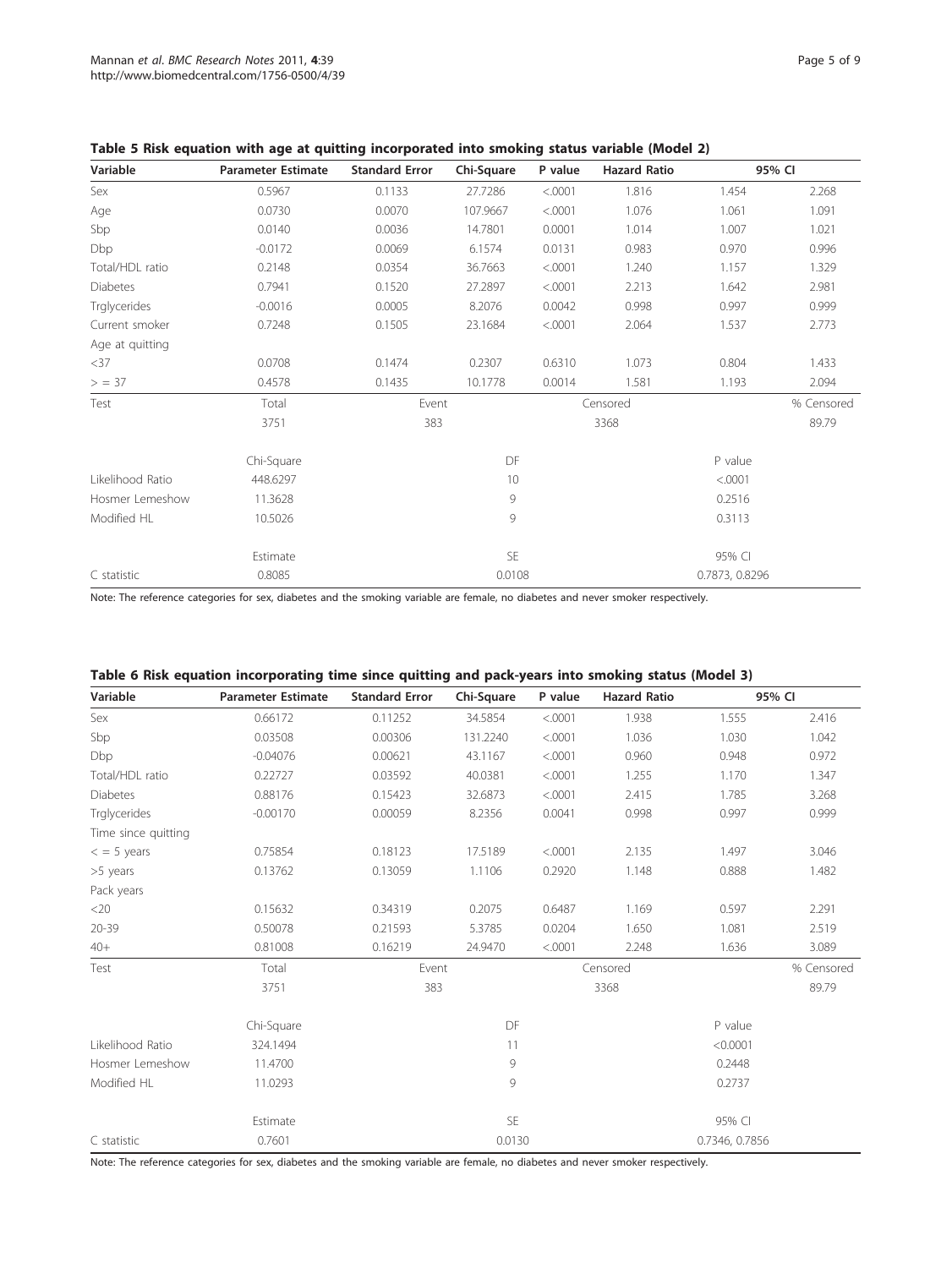| Variable                               | <b>Parameter Estimate</b> | <b>Standard Error</b> | Chi-Square | P value | <b>Hazard Ratio</b> | 95% CI         |            |
|----------------------------------------|---------------------------|-----------------------|------------|---------|---------------------|----------------|------------|
| Sex                                    | 0.66579                   | 0.11303               | 34.6954    | < .0001 | 1.946               | 1.559          | 2.429      |
| Sbp                                    | 0.03269                   | 0.00315               | 107.7472   | < .0001 | 1.033               | 1.027          | 1.040      |
| Dbp                                    | $-0.03884$                | 0.00632               | 37.8124    | < .0001 | 0.962               | 0.950          | 0.974      |
| Total/HDL ratio                        | 0.22400                   | 0.03635               | 37.9841    | < .0001 | 1.251               | 1.165          | 1.343      |
| <b>Diabetes</b>                        | 0.85100                   | 0.15482               | 30.2145    | < .0001 | 2.342               | 1.729          | 3.172      |
| Trglycerides                           | $-0.00185$                | 0.00061               | 9.1876     | 0.0024  | 0.998               | 0.997          | 0.999      |
| Pack-years                             |                           |                       |            |         |                     |                |            |
| $<$ = 19                               | 0.15082                   | 0.34314               | 0.1932     | 0.6603  | 1.163               | 0.593          | 2.278      |
| 20-39                                  | 0.48640                   | 0.21593               | 5.0743     | 0.0243  | 1.626               | 1.065          | 2.483      |
| $40+$                                  | 0.81617                   | 0.16208               | 25.3579    | < .0001 | 2.262               | 1.646          | 3.108      |
| Time since quitting                    |                           |                       |            |         |                     |                |            |
| $\epsilon$ = 5 years & Age at quitting |                           |                       |            |         |                     |                |            |
| $\leq 44$                              | $-0.9483$                 | 0.71256               | 1.7711     | 0.1832  | 0.387               | 0.096          | 1.566      |
| $>44$                                  | 1.0505                    | 0.18672               | 31.6533    | < .0001 | 2.859               | 1.983          | 4.123      |
| Time since quitting                    |                           |                       |            |         |                     |                |            |
| >5 years &                             |                           |                       |            |         |                     |                |            |
| Age at quitting                        |                           |                       |            |         |                     |                |            |
| $\leq 44$                              | $-0.1047$                 | 0.1595                | 0.4315     | 0.5113  | 0.901               | 0.659          | 1.231      |
| $>44$                                  | 0.5923                    | 0.1789                | 10.9580    | 0.0009  | 1.808               | 1.273          | 2.568      |
| Test                                   | Total                     | Event                 |            |         | Censored            |                | % Censored |
|                                        | 3751                      | 383                   |            |         | 3368                |                | 89.79      |
|                                        | Chi-Square                |                       | DF         |         |                     | P value        |            |
| Likelihood Ratio                       | 347.7915                  |                       | 13         |         |                     | < .0001        |            |
| Hosmer Lemeshow                        | 6.5337                    |                       | 9          |         |                     | 0.6855         |            |
| Modified HL                            | 6.1388                    |                       | 9          |         |                     | 0.7259         |            |
|                                        | Estimate                  |                       | SE         |         |                     | 95% CI         |            |
| C statistic                            | 0.7680                    |                       | 0.0130     |         |                     | 0.7426, 0.7934 |            |

<span id="page-6-0"></span>Table 7 Risk equation for CVD incidence incorporating age at quitting, time since quitting & pack-years into smoking status (Model 4)

Note: The reference categories for sex, diabetes and the smoking variable are female, no diabetes and never smoker respectively.

participants who did not experience an event ( $p = 0.1545$ ) and for all participants ( $p = 0.1558$ ).

Table [8](#page-7-0) shows that based on Model 2 instead of Model 1, 16.5% of those developing a CVD event would have moved up to the 'high risk' category of ≥20% while of those not having a CVD event 9.4% would have moved to this risk category, the difference of which is highly significant (p < 0.0001). Similarly, Table [9](#page-7-0) shows that if we had used Model 4 rather than Model 3, 14.6% of those who develop CVD would be appropriately assessed for their cardiovascular risk while only 7.6% of those who do not develop CVD would be falsely assessed for their cardiovascular risk, the difference of which is highly significant ( $p < 0.0001$ ).

#### Sensitivity of the results

We have adjusted for all major confounders of smoking to address confounding bias in the risk models. To address the possibility of distortion due to medical

treatments affecting the risk of a CVD event we found that the regression coefficients of the models were fairly insensitive to the inclusion of cardioactive medications. To address the possibility of reverse causation, we excluded from the baseline cohort those with a cancer history and other non-CVD conditions. This did not substantially influence the results. Sub-analyses conducted by excluding from baseline cohort those smokers who quit after examination 4 and those quitters who took up smoking after examination 4, and later those current smokers from baseline cohort whose pack-years changed substantially in subsequent examinations did not influence our results.

# Merits and demerits of this study

The study's key strength is that it not only evaluates improvement in predicting CVD risk when models incorporate age at quitting but also quantifies the proportions of people receiving clinical benefits and costs.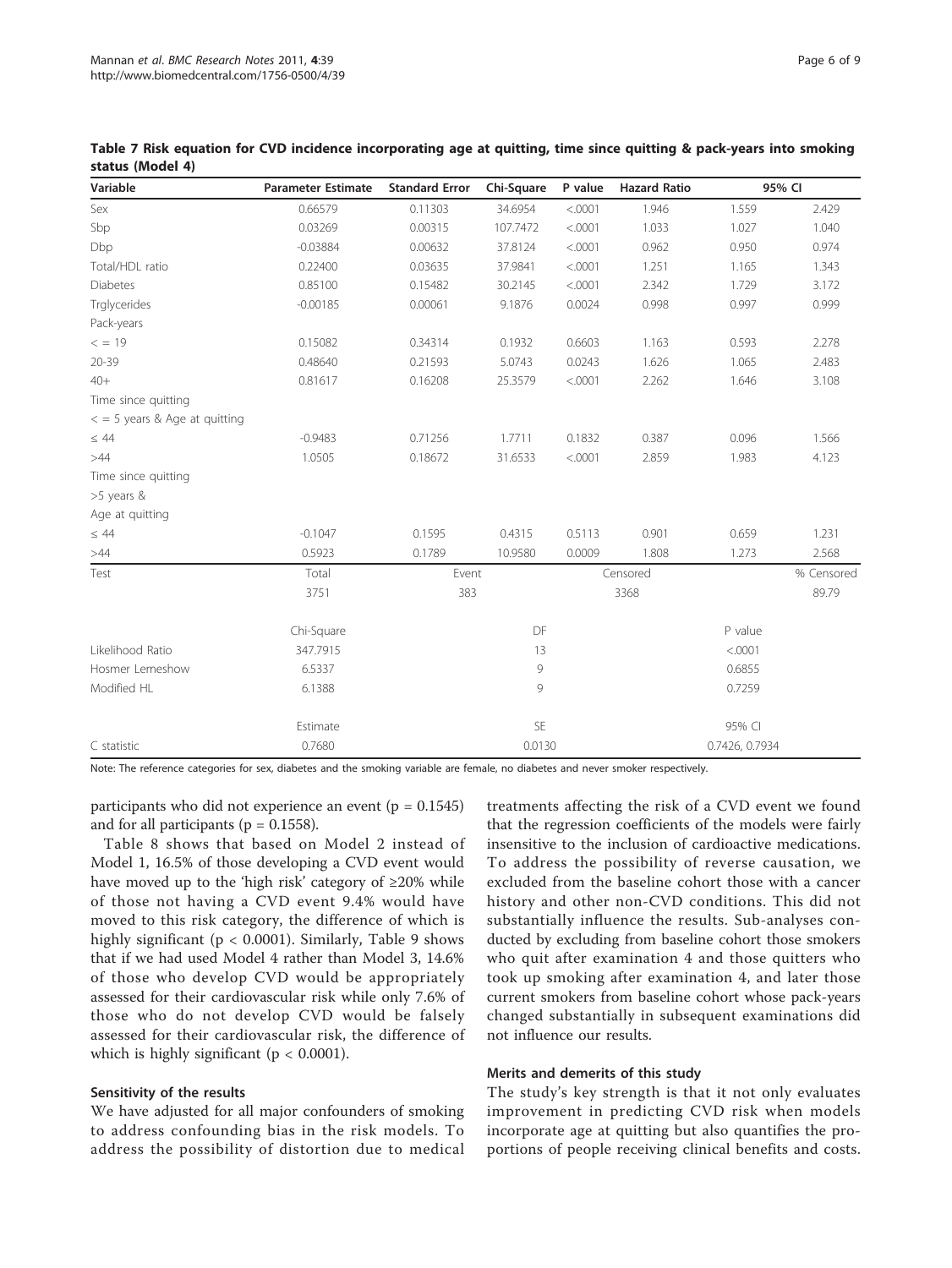<span id="page-7-0"></span>Table 8 Reclassification table for risk of CVD incidence between the model with age at quitting incorporated into smoking status (Model 2) and the model with a current/non-smoker smoking measure (Model 1) as the reference model

| Model 1                                                                                               | Model 2                |           |            |                |              |  |
|-------------------------------------------------------------------------------------------------------|------------------------|-----------|------------|----------------|--------------|--|
| Frequency (Row per cent)                                                                              | $< 6\%$                | $6 - 10%$ | $10 - 20%$ | $> 20\%$       | <b>Total</b> |  |
| Participants who experience a CVD Event                                                               |                        |           |            |                |              |  |
| $<6\%$                                                                                                | 158                    | 16        | 0          | $\mathbf 0$    | 174          |  |
| $6 - 10%$                                                                                             | 8                      | 53        | 12         | $\overline{0}$ | 73           |  |
| $10 - 20%$                                                                                            | $\circ$                | 5         | 60         | 6              | 71           |  |
| $> 20\%$                                                                                              | $\circ$                | 0         | 8          | 57             | 65           |  |
| Total                                                                                                 | 166                    | 74        | 80         | 63             | 383          |  |
| Net gain in reclassification proportion (p-value)                                                     | 0.0339(0.0796)         |           |            |                |              |  |
| Participants who do not experience a CVD Event                                                        |                        |           |            |                |              |  |
| $<6\%$                                                                                                | 1750                   | 53        | $\circ$    | $\mathbf 0$    | 1803         |  |
| $6 - 10%$                                                                                             | 75                     | 469       | 67         | $\mathbf 0$    | 611          |  |
| $10 - 20%$                                                                                            | $\circ$                | 79        | 499        | 36             | 614          |  |
| $> 20\%$                                                                                              | $\Omega$               | 0         | 60         | 280            | 340          |  |
| Total                                                                                                 | 1825                   | 601       | 626        | 316            | 3368         |  |
| Net gain in reclassification proportion (p-value)                                                     | 0.0172(0.0025)         |           |            |                |              |  |
| NRI (p-value)                                                                                         | 0.0511(0.0112)         |           |            |                |              |  |
| Overall net gain in reclassification proportion<br>with respect to risk category $>$ = 20%(p-value)   | 0.0019(0.8518)         |           |            |                |              |  |
| Overall gross gain in reclassification proportion<br>with respect to risk category $>$ = 20%(p-value) | $0.0263$ (< $0.0001$ ) |           |            |                |              |  |

# Table 9 Reclassification table for risk of CVD incidence between the model with age at quitting, time since quitting and pack-years incorporated into smoking status (Model 4) and a reduced model without age at quitting (Model 3) as the reference model

| Model 3                                                                                               | Model 4                |                |            |              |              |  |
|-------------------------------------------------------------------------------------------------------|------------------------|----------------|------------|--------------|--------------|--|
| Frequency (Row per cent)                                                                              | $< 6\%$                | $6 - 10\%$     | $10 - 20%$ | $> 20\%$     | <b>Total</b> |  |
| Participants who experience a CVD Event                                                               |                        |                |            |              |              |  |
| $<6\%$                                                                                                | 164                    | 13             | 0          | $\mathbf{0}$ | 177          |  |
| $6 - 10\%$                                                                                            | 10                     | 56             | 12         | $\mathbf{0}$ | 78           |  |
| $10 - 520%$                                                                                           |                        | 5              | 57         | 8            | 71           |  |
| $> 20\%$                                                                                              |                        | $\circ$        | 8          | 48           | 57           |  |
| Total                                                                                                 | 176                    | 74             | 77         | 56           | 383          |  |
| Net gain in reclassification proportion (p-value)                                                     | 0.0208(0.2935)         |                |            |              |              |  |
| Participants who do not experience a CVD Event                                                        |                        |                |            |              |              |  |
| $<6\%$                                                                                                | 1402                   | 85             | 0          | $\mathbf{0}$ | 1487         |  |
| $6 - 10\%$                                                                                            | 83                     | 742            | 64         | $\mathbf{0}$ | 889          |  |
| $10 - 20\%$                                                                                           | 25                     | 84             | 596        | 44           | 749          |  |
| $> 20\%$                                                                                              | 10 <sup>°</sup>        | $\overline{2}$ | 18         | 213          | 243          |  |
| Total                                                                                                 | 1520                   | 913            | 678        | 257          | 3368         |  |
| Net gain in reclassification proportion (p-value)                                                     | 0.0086(0.1545)         |                |            |              |              |  |
| NRI (p-value)                                                                                         | 0.0294(0.1558)         |                |            |              |              |  |
| Overall net gain in reclassification proportion with<br>respect to risk category $>$ = 20%(p-value)   | 0.0015(0.8888)         |                |            |              |              |  |
| Overall gross gain in reclassification proportion<br>with respect to risk category $>$ = 20%(p-value) | $0.0339$ (< $0.0001$ ) |                |            |              |              |  |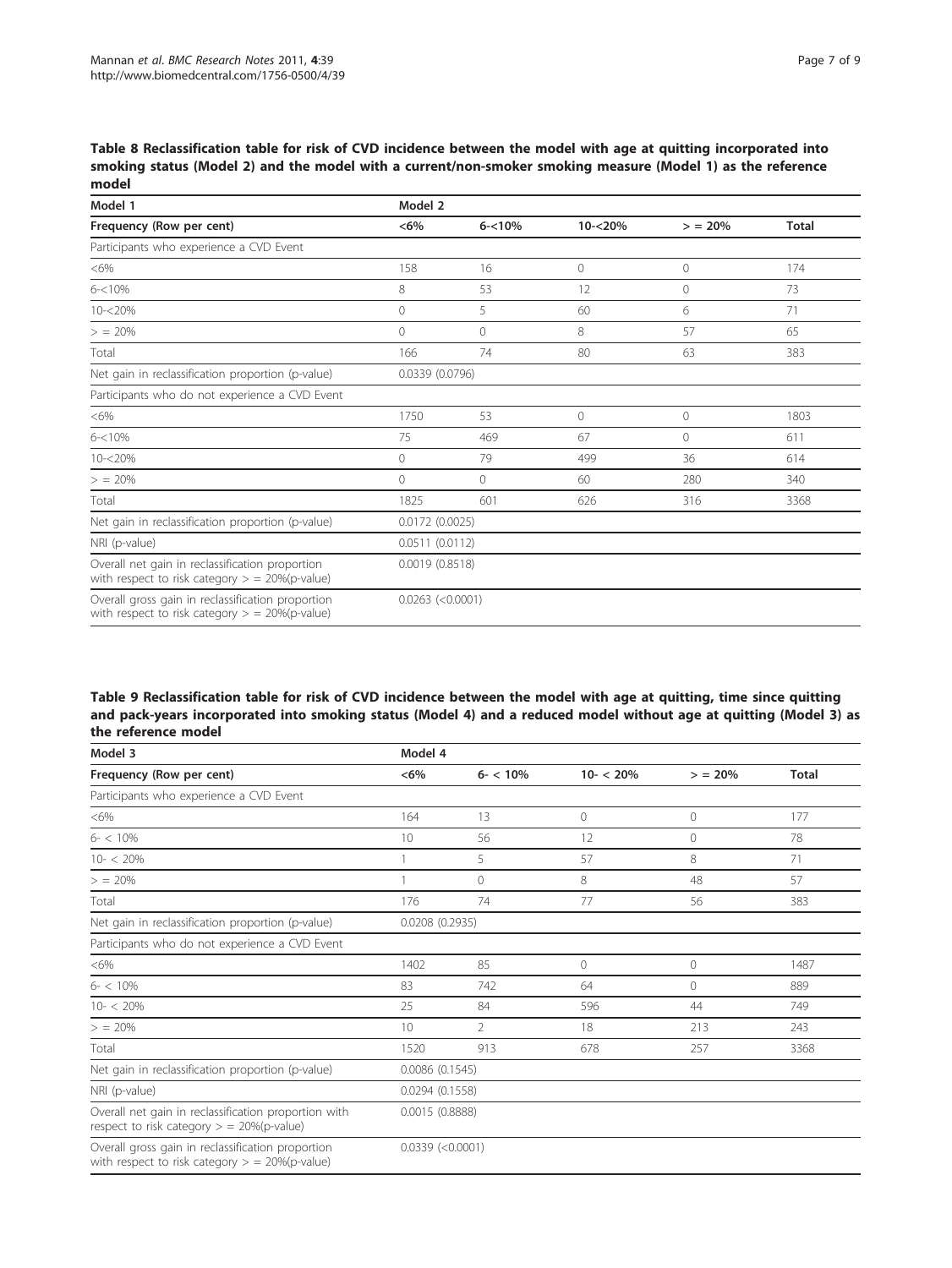<span id="page-8-0"></span>However, a cost-benefit analysis of including this variable was not possible as the same number of CVD events was prevented by the full and reduced models. Also, as the Framingham cohort has an ethnically white predominance the generalizability of our models to other ethnic groups is unknown.

## Conclusion

The incorporation of age at quitting in smoking status resulted in better prediction compared to the model which had a current smoker/non-smoker measure and to the model which incorporated both time since quitting and pack-years in smoking status. Thus, age at quitting was an independent predictor of CVD incidence even after accounting for time since quitting and pack-years.

We also showed that if we had incorporated age at quitting in smoking status instead of a current/non-smoker measure, a significantly higher proportion of those developing a CVD event would have moved up to the 'high risk' category compared to those not having a CVD event who moved up to this category. The result was similar if the model added age at quitting in smoking status which already incorporated time since quitting and pack-years. The former would be appropriately treated while the latter would be falsely treated if we included age at quitting in smoking status. Those appropriately treated can benefit from additional screening for CVD risk and would require more aggressive intervention for smoking cessation [\[29](#page-9-0)] and would thus aid in preventing more deaths. However, this benefit would be at the cost of falsely identifying people who do not develop CVD as high risk who may unnecessarily receive additional screening and may cause undue stress and burden to the smoking cessation programs. From a CVD prevention perspective the benefits associated with smoking cessation clearly outweigh the costs for CVD screening and smoking cessation programs. Age at quitting should be taken into account, as well as other smoking measures, when counselling individuals about their cardiovascular risk.

#### Acknowledgements

The Framingham Heart Study - Offspring (FHS-O) is conducted and supported by the NHLBI in collaboration with the FHS-O Study Investigators. This Manuscript was prepared using a limited access dataset obtained from the NHLBI and does not necessarily reflect the opinions or views of the FHS-O or the NHLBI. This research was supported by an NHMRC health services research grant (no. 465130), an NHMRC/NHF PhD scholarship and a Vichealth Fellowship.

#### Authors' contributions

HRM was involved in all stages of this research as the principal author. CES, AP and HLW read the draft of the paper and provided useful suggestions. JJM is the Principal Investigator of the grant which enabled this research to be carried out. All authors read and approved the final manuscript.

#### Competing interests

The authors declare that they have no competing interests.

Received: 6 July 2010 Accepted: 15 February 2011 Published: 15 February 2011

#### References

- 1. Lightwood JM, Glantz SA: [Short-term economic and health benefits of](http://www.ncbi.nlm.nih.gov/pubmed/9286934?dopt=Abstract) [smoking cessation: myocardial infarction and stroke.](http://www.ncbi.nlm.nih.gov/pubmed/9286934?dopt=Abstract) Circulation 1997, 96(4):1089-96.
- 2. Ockene JK, Kuller LH, Svendsen K, Meilahn M: The Relationship of Smoking Cessation to Coronary Heart Disease and Lung Cancer in the Multiple Risk Factor Intervention Trial (MRFIT). AJPH 1990, 80(8).
- 3. Ockene IS, Miller NH: [Cigarette Smoking, Cardiovascular Disease, and](http://www.ncbi.nlm.nih.gov/pubmed/9386200?dopt=Abstract) [Stroke: A Statement for Healthcare Professionals From the American](http://www.ncbi.nlm.nih.gov/pubmed/9386200?dopt=Abstract) [Heart Association.](http://www.ncbi.nlm.nih.gov/pubmed/9386200?dopt=Abstract) Circulation 1997, 96:3243-3247.
- 4. Wannamethee SG, Shaper AG, Whincup PH, Walker M: [Smoking cessation](http://www.ncbi.nlm.nih.gov/pubmed/7596004?dopt=Abstract) [and the risk of stroke in middle-aged men.](http://www.ncbi.nlm.nih.gov/pubmed/7596004?dopt=Abstract) JAMA 1995, 274:155-160.
- 5. Tamura U, Tanaka T, Okamura T, Kadowaki T, Yamato H, Tanaka H, Nakamura M, Okayama A, Ueshima H, Yamagata Z: Changes in weight, cardiovascular risk factors and estimated risk of coronary heart disease following smoking cessation in Japanese male workers: HIPOP-OHP study. Journal of Atherosclerosis & Thrombosis 2010, 17(1):12-20.
- 6. Teo KK, Ounpuu S, Hawken S, Pandey MR, Valentin V, Hunt D, Diaz R, Rashed W, Freeman R, Jiang L, Zhang X, Yusuf S, INTERHEART Study Investigators: [Tobacco](http://www.ncbi.nlm.nih.gov/pubmed/16920470?dopt=Abstract) [use and risk of myocardial infarction in 52 countries in the INTERHEART](http://www.ncbi.nlm.nih.gov/pubmed/16920470?dopt=Abstract) [study: a case-control study.](http://www.ncbi.nlm.nih.gov/pubmed/16920470?dopt=Abstract) Lancet 2006, 368(9536):647-58.
- 7. Honjo K, Iso H, Tsugane S, Tamakoshi A, Satoh H, Tajima K, Suzuki T, Sobue T: The effects of smoking and smoking cessation on mortality from cardiovascular disease among Japanese: pooled analysis of three large-scale cohort. Tobacco Control 2010, 19:50e57.
- 8. Mannan H, Stevenson C, Peeters A, Walls H, McNeil J: Framingham risk prediction equations for CVD incidence using detailed measures for smoking. Heart International 2010, 5(2):49-57.
- 9. Doll R, Peto R, Boreham J, Sutherland I: [Mortality in relation to smoking:](http://www.ncbi.nlm.nih.gov/pubmed/15213107?dopt=Abstract) 50 years' [observations on male British doctors.](http://www.ncbi.nlm.nih.gov/pubmed/15213107?dopt=Abstract) BMJ 2004, 328:1519, (26 June) AE (published 22 June 2004).
- 10. Ostbye T, Taylor DH Jr: [The Effect of Smoking on Years of Healthy Life](http://www.ncbi.nlm.nih.gov/pubmed/15149477?dopt=Abstract) [\(YHL\) Lost among Middle-Aged and Older Americans.](http://www.ncbi.nlm.nih.gov/pubmed/15149477?dopt=Abstract) Health Services Research 2004, 39:531-551.
- 11. Wood D, Wray R, Poulter N, et al: [JBS 2: Joint British Societies](http://www.ncbi.nlm.nih.gov/pubmed/16365341?dopt=Abstract)' guidelines [on prevention of cardiovascular disease in clinical practice.](http://www.ncbi.nlm.nih.gov/pubmed/16365341?dopt=Abstract) Heart 2005, 91(Suppl 5):  $v1 - v52$ .
- 12. D'Agostino S, Grundy S, Sullivan LM, Wilson P, for the CHD Risk Prediction Group: [Validation of the Framingham coronary heart disease prediction](http://www.ncbi.nlm.nih.gov/pubmed/11448281?dopt=Abstract) [scores: results of a multiple ethnic groups investigation.](http://www.ncbi.nlm.nih.gov/pubmed/11448281?dopt=Abstract) JAMA 2001, 286:180-187.
- 13. Beswick A, Brindle P: Risk [scoring in the assessment of cardiovascular](http://www.ncbi.nlm.nih.gov/pubmed/16832160?dopt=Abstract) [risk.](http://www.ncbi.nlm.nih.gov/pubmed/16832160?dopt=Abstract) Curr Opin Lipidol 2006, 17:375-386, 1999; 159: 1197-1204.
- 14. Liu J, Hong Y, D'Agostino RB Sr, Wu Z, Wang W, Sun J, Wilson PW, Kannel WB, Zhao D: [Predictive value for the Chinese population of the](http://www.ncbi.nlm.nih.gov/pubmed/15173150?dopt=Abstract) [Framingham CHD risk assessment tool compared with the Chinese](http://www.ncbi.nlm.nih.gov/pubmed/15173150?dopt=Abstract) [Multi-Provincial Cohort Study.](http://www.ncbi.nlm.nih.gov/pubmed/15173150?dopt=Abstract) JAMA 2004, 291:2591-2599.
- 15. D'Agostino RB Sr, Vasan RS, Pencina MJ, Wolf PA, Cobain M, Massaro JA, Kannel WB: [General Cardiovascular Risk Profile for Use in Primary Care.](http://www.ncbi.nlm.nih.gov/pubmed/18212285?dopt=Abstract) Circulation 2008, 117:743-753.
- 16. Cox DR: Regression models and life tables. J Royal Stat Soc 1972, 34(series B):187-220.
- 17. Hosmer DW Jr, Lemeshow S: Applied Survival Analysis: Regression Modeling of Time to Event Data.
- 18. Taylor JMG, Yu M: Bias and Efficiency Loss Due to Categorizing an Explanatory Variable, Journal of Multivariate Analysis. 2002, 83:248-263.
- 19. Harrell FE Jr, Lee KL, Mark DB: [Multivariable prognostic models: issues in](http://www.ncbi.nlm.nih.gov/pubmed/8668867?dopt=Abstract) [developing models, evaluating assumptions and adequacy, and](http://www.ncbi.nlm.nih.gov/pubmed/8668867?dopt=Abstract) [measuring and reducing errors.](http://www.ncbi.nlm.nih.gov/pubmed/8668867?dopt=Abstract) Stat Med 1996, 15:361-387.
- 20. D'Agostino R, Nam BH: Evaluation of the performance of survival analysis models: discrimination and calibration measures. In: Handbook of Statistics. Amsterdam, The Netherlands: Elsevier; 2004, 1-25.
- 21. Antolini L, Nam BH, Agostino RB: Inference on correlated discrimination measures in survival analysis: a nonparametric approach. Commun Stat Theory Methods 2004, 33:2117-2135.
- 22. Pepe MS, Janes H, Longton G, Leisenring W, Newcomb P: [Limitations of](http://www.ncbi.nlm.nih.gov/pubmed/15105181?dopt=Abstract) [the odds ratio in gauging the performance of a diagnostic, prognostic,](http://www.ncbi.nlm.nih.gov/pubmed/15105181?dopt=Abstract) [or screening marker.](http://www.ncbi.nlm.nih.gov/pubmed/15105181?dopt=Abstract) American Journal of Epidemiology 2004, 159:882-890.